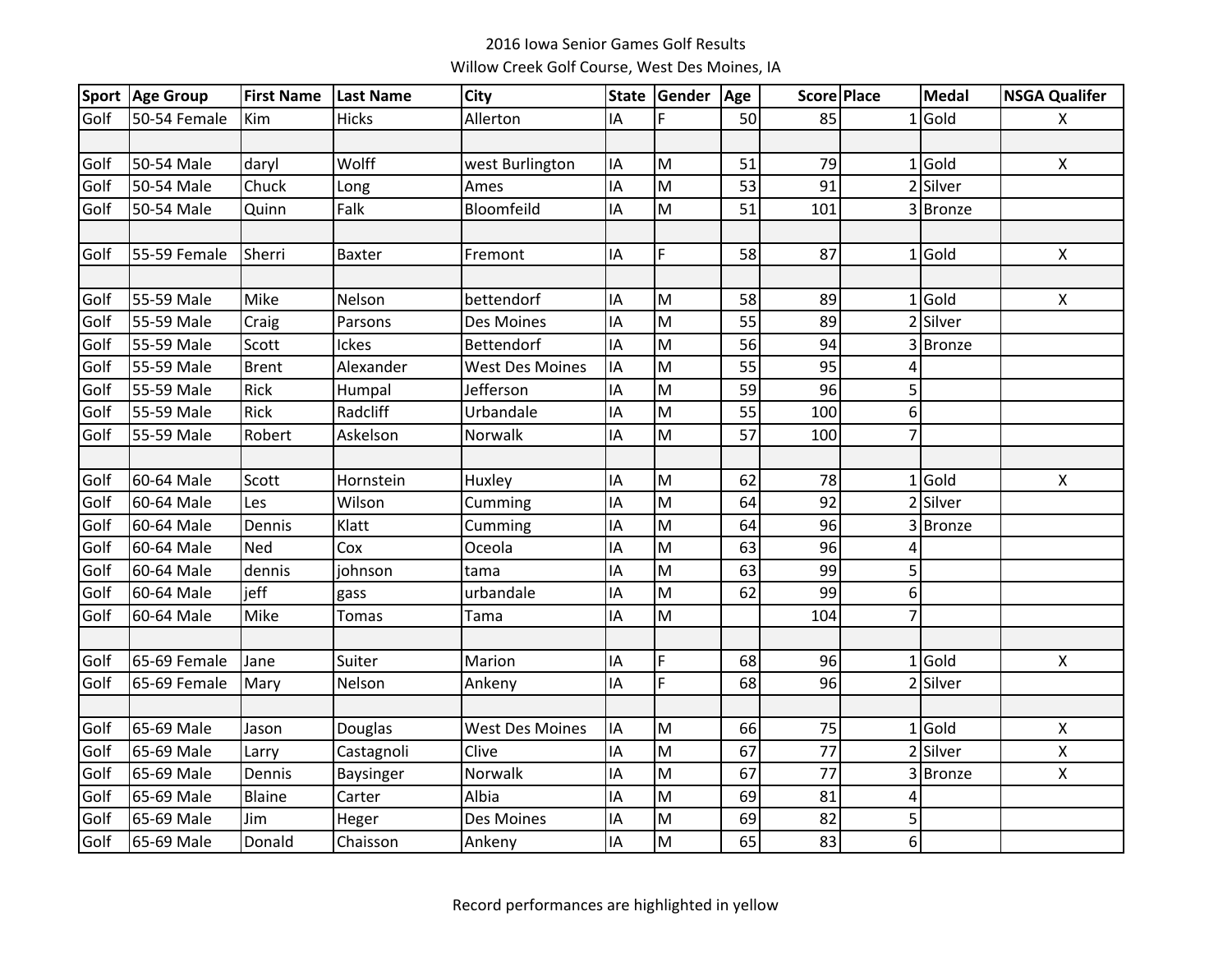## 2016 Iowa Senior Games Golf ResultsWillow Creek Golf Course, West Des Moines, IA

| Golf | 65-69 Male   | Rick          | Judge         | Albia                  | IA | M | 67 | 93  | $\overline{7}$ |          |                           |
|------|--------------|---------------|---------------|------------------------|----|---|----|-----|----------------|----------|---------------------------|
| Golf | 65-69 Male   | Dan           | Zimmerman Sr. | Tama                   | IA | M | 65 | 95  | 8              |          |                           |
| Golf | 65-69 Male   | Mike          | Egert         | Polk City              | IA | M | 68 | 112 | 9              |          |                           |
|      |              |               |               |                        |    |   |    |     |                |          |                           |
| Golf | 70-74 Female | Sylvia        | Lenz          | Clive                  | IA | F | 70 | 85  |                | $1$ Gold | X                         |
|      |              |               |               |                        |    |   |    |     |                |          |                           |
| Golf | 70-74 Male   | Chuck         | <b>Brice</b>  | Indianola              | IA | M | 71 | 78  |                | $1$ Gold | Χ                         |
| Golf | 70-74 Male   | Jim           | Kite          | Des Moines             | IA | M | 70 | 79  |                | 2 Silver | X                         |
| Golf | 70-74 Male   | Allen         | Hjelle        | Elk Horn               | IA | M | 73 | 82  |                | 3 Bronze |                           |
| Golf | 70-74 Male   | Pat           | Archibald     | Melrose                | IA | M | 70 | 83  | 4              |          |                           |
| Golf | 70-74 Male   | Virgil        | Goodrich      | Parkersburg            | IA | M | 72 | 84  | 5              |          |                           |
| Golf | 70-74 Male   | Dennis        | Ramsey        | Ankeny                 | IA | M | 74 | 86  | 6              |          |                           |
| Golf | 70-74 Male   | John          | Judge         | Albia                  | IA | M | 72 | 86  | $\overline{7}$ |          |                           |
| Golf | 70-74 Male   | Ken           | Madden        | <b>West Des Moines</b> | IA | M | 73 | 86  | 8              |          |                           |
| Golf | 70-74 Male   | <b>Bob</b>    | Newsum        | Waukee                 | IA | M | 70 | 87  | 9              |          |                           |
| Golf | 70-74 Male   | earl          | rutledge      | tama                   | IA | M | 70 | 91  | 10             |          |                           |
| Golf | 70-74 Male   | mike          | richardson    | tama                   | IA | M | 74 | 94  | 11             |          |                           |
| Golf | 70-74 Male   | <b>Bernie</b> | Taylor        | Des Moines             | IA | M | 70 | 96  | 12             |          |                           |
| Golf | 70-74 Male   | Dennis        | Countryman    | <b>West Des Moines</b> | IA | M | 72 | 108 | 13             |          |                           |
|      |              |               |               |                        |    |   |    |     |                |          |                           |
| Golf | 75-79 Female | Ellie         | Radcliff      | <b>West Des Moines</b> | IA | F | 77 | 109 |                | $1$ Gold | $\boldsymbol{\mathsf{X}}$ |
|      |              |               |               |                        |    |   |    |     |                |          |                           |
| Golf | 75-79 Male   | <b>JOHN</b>   | <b>TEMME</b>  | Polk City              | IA | M | 77 | 78  |                | $1$ Gold | X                         |
| Golf | 75-79 Male   | Richard       | Lockridge     | <b>West Des Moines</b> | IA | M | 76 | 78  |                | 2 Silver | $\pmb{\mathsf{X}}$        |
| Golf | 75-79 Male   | Tom           | George        | <b>West Des Moines</b> | IA | M | 76 | 79  |                | 3 Bronze | $\pmb{\mathsf{X}}$        |
| Golf | 75-79 Male   | Harry         | Shackelford   | <b>Bagley</b>          | IA | M | 75 | 84  | 4              |          | $\pmb{\mathsf{X}}$        |
| Golf | 75-79 Male   | jerry         | ommen         | tama                   | IA | M | 76 | 85  | 5              |          | Χ                         |
| Golf | 75-79 Male   | Michael       | Schaumburg    | <b>West Des Moines</b> | IA | M | 75 | 88  | 6              |          |                           |
| Golf | 75-79 Male   | John          | Hartung       | Indianola              | IA | M | 76 | 90  | $\overline{7}$ |          |                           |
| Golf | 75-79 Male   | Robert        | Hopson        | <b>West Des Moines</b> | IA | M | 79 | 94  | 8              |          |                           |
| Golf | 75-79 Male   | James         | Lee           | Cumming                | IA | M | 77 | 95  | 9              |          |                           |
| Golf | 75-79 Male   | wilbur        | masker        | tama                   | IA | M | 78 | 99  | 10             |          |                           |
| Golf | 75-79 Male   | Richard       | Glovik        | Urbandale              | IA | M | 77 | 115 | 11             |          |                           |
|      |              |               |               |                        |    |   |    |     |                |          |                           |